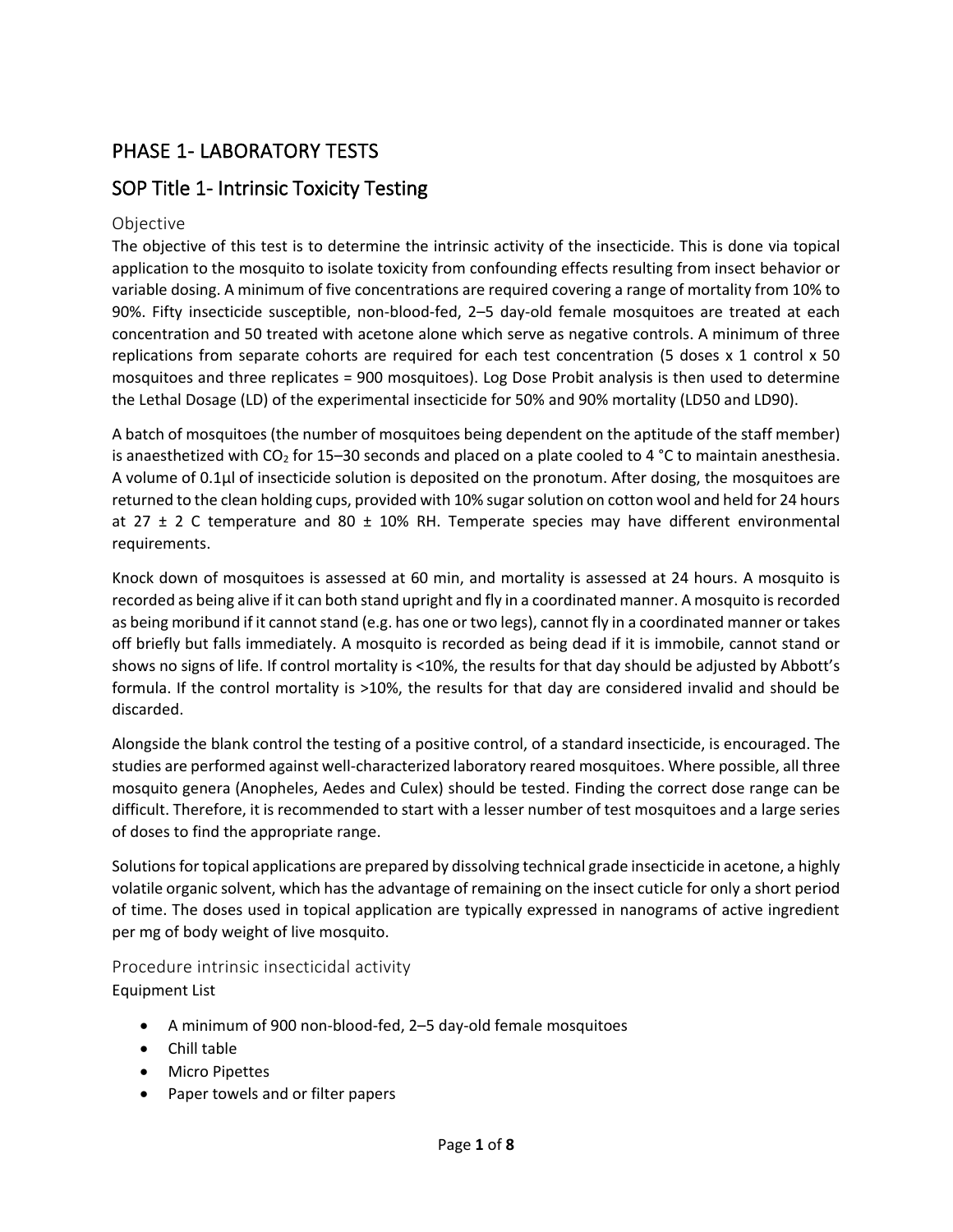- Forceps
- Magnifying light
- Aspirator
- Holding cups, labels and pens
- Cotton wool pads, 10% sugar water
- Scales, dilution glass wear, active ingredient and diluent
- Amber vials
- CO<sub>2</sub>, a sealed box with a sealed pipe entry from a CO<sub>2</sub> canister or dry ice. A separator in the box provides a uniform distribution of  $CO<sub>2</sub>$  and protection from freezing.
- Gloves, lab coat, protective glasses
- Bench cover
- Biohazard bags and disposal options

## *Preparation of test system*

- 1. Calculate average live weight of the target species by anesthetizing and weighing 50 non-bloodfed susceptible female mosquitoes.
- 2. Label holding cups to clearly identify each experimental compound, dose, species and replicate.
- 3. Aspirate mosquitoes into the labeled paper holding cups. The number per cup depends on how many the operator can treat in one run. Catch up an appropriate number of cages to provide the required 50 mosquitoes per dose.
- 4. Choose female mosquitoes that are fit, appropriately sized, and able to fly consistently. [Parameters for the assessment of mosquito fitness (weight, wing length) must be defined by each test facility based on their knowledge of the species/strains of mosquito they will use for laboratory studies. These parameters, and the method in which they will be assessed, must be described in a SOP.]
- 5. Put cups in a humidity and temperature controlled holding room set at  $27 \pm 2$  C temperature and 80 ± 10% RH until the test room and materials are prepared.
- 6. Place a clean bench guard on top of the bench.

## *Dilutions*

- 1. Put on lab coat, gloves and protective glasses. If possible work in a fume cupboard- turn on air.
- 2. Prepare the solutions and place each dose in a labeled amber glass container with a chemically resistant lid. Some compounds can be sensitive to light (amber glass) and acetone is highly volatile so the lid reduces evaporative loss of the diluent.
- 3. Only use glass measuring devices and holding jars because most pesticides adsorb to plastics.

## *Exposure*

- 1. Ensure the equipment is prepared and clean.
- 2. Put on lab coat, gloves and protective glasses.
- 3. Turn on the chill table and allow it to cool to  $4^{\circ}$ C. Have paper towels or filter paper available to keep moisture off the surface of the chill table: the mosquitoes will stick to the surface if it is not kept dry. In addition, the towel will reduce contamination of the chill table surface; change with every treatment or when wet (Fig 1).
- 4. Prepare the knockdown box: either connect the  $CO<sub>2</sub>$  canister to the box or place the dry ice inside an ice box. Place perforated separator to allow the  $CO<sub>2</sub>$  to be distributed evenly to the holding cups and to protect mosquitoes from freezing on the dry ice (Fig Two).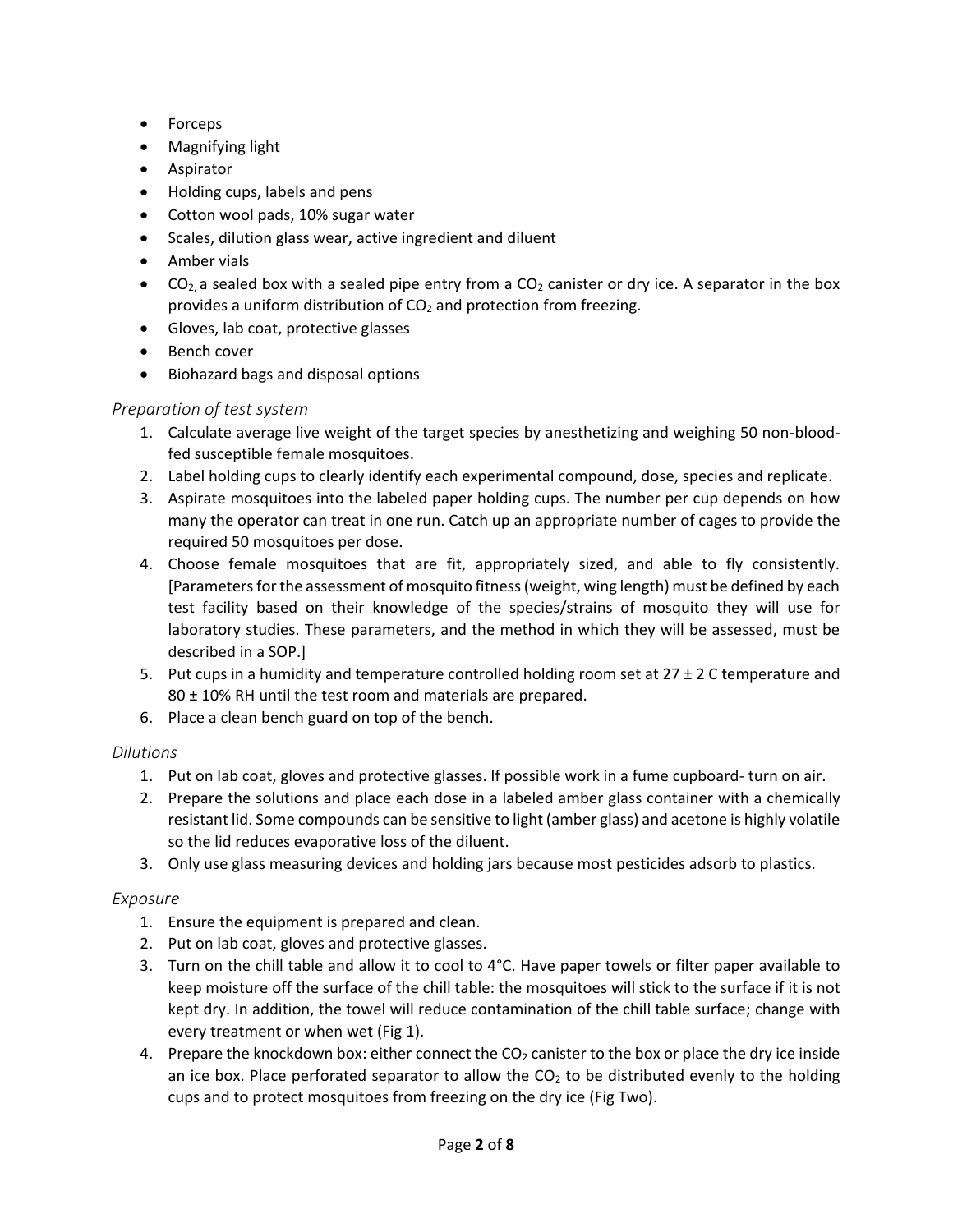- 5. A constant volume of 0.1 μl should be delivered to the mosquito pronotum using a calibrated pipettor. The chemical should be applied with the lowest dose first and proceed with increasing concentrations. Change the pipette tip with each treatment (Fig 3).
- 6. Control cages should be exposed to acetone alone at the beginning of each dose range treatment.
- 7. Once dosed, the mosquitoes are returned to the original labeled holding cup, provided with 10% sugar solution on cotton wool and held for 24 hours at  $27 + 2$  C temperature and 80 + 10% RH.

#### *Post Exposure*

- 1. Decontaminate all insecticide-contaminated material according to the specific active ingredient decontamination instructions.
- 2. Store or dispose of the chemicals as per the instructions from the manufacturer. [The method for the storage and disposal of chemical waste must be described in a separate SOP. This method must conform with national regulations on chemical disposal]
- 3. Dispose of bench guard paper towels and spent pipette tips in a biohazard bag.

#### *Recording knock down and mortality*

- 1. Record knockdown 60 minutes after treatment application. A mosquito is classified as knocked down if it cannot stand (e.g. has one or two legs), lies on its back moving legs and wings but unable to take off, cannot fly in a coordinated manner or takes off briefly but falls immediately.
- 2. Record mortality 24 hours after exposure. A mosquito is classified as dead if it is immobile, cannot stand or shows no signs of life. If control mortality is >10%, the test must be repeated.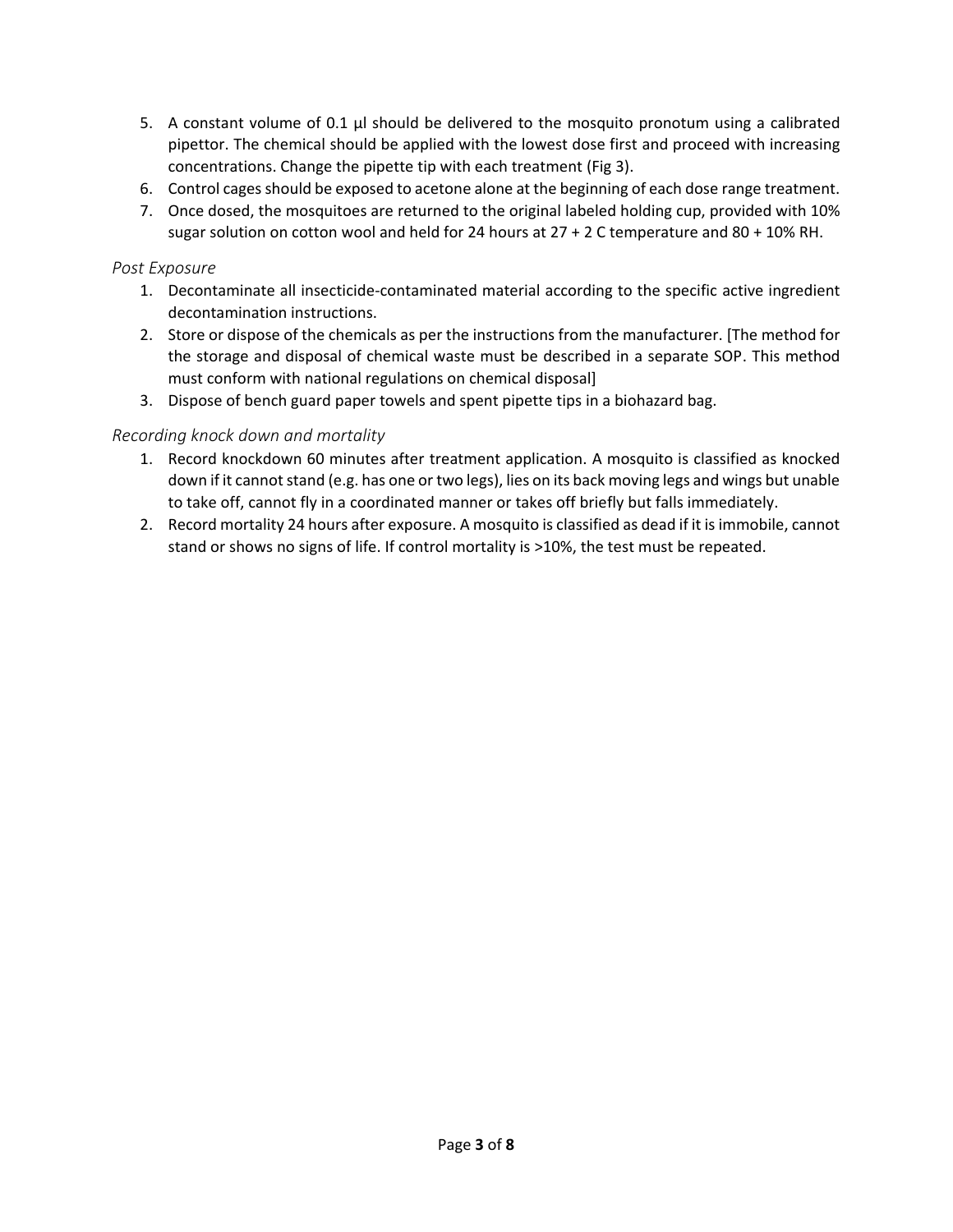## SOP Title 2- Wind Tunnel Testing

#### Objective

The aim of this study is to determine the lethal concentration (LC) of the insecticide applied as a space spray (aerosol droplets 15  $\pm$  5  $\mu$ m). To enable repeatable and comparable testing, a wind tunnel system has been developed that exposes the test mosquitoes to a specified quantity of test compound under controlled environmental conditions. Mosquitoes are aspirated into a fine mesh cage, the test compound is released down a small wind tunnel, penetrating the cage and exposing the mosquitoes to a set volume of space spray. The most important aspects of the wind tunnel design to recreate are the wind speed, the mesh of the cage, the droplet size and volume of spray material to which the test mosquitoes are exposed.

The Wind Tunnel consists of a tube (15 cm in internal diameter metal duct) through which a column of air moves at 3 m/s. Air movement is achieved via a fan at the far end of the tube. The spray cage is a cylindrical screen cage (mesh openings  $1.2 \times 1.6$  mm and  $0.28$  mm diameter wire) made to fit the interior measurements of the wind tunnel. The cage is inserted into an opening 1 m from the wind tunnel entrance; a flexible clear plastic sheet is used to close the opening. The technical insecticide in an acetone solution (1 - 0.5 ml total volume) is atomized through a nozzle to produce droplets with a Volume Median Diameter (Dv0.5) of 15  $\pm$  5  $\mu$ m at the position of the cage. The Dv0.5 is the diameter which divides the volume of the spray into two equal halves. The nozzle is a reservoir twin fluid venturi nozzle. The orifice can be large and the pressure low because the atomization is through volatilization of the acetone carrier. This simple nozzle design allows minute quantities to be sprayed in entirety with no test compound left in a dead space. This wind tunnel is only suitable for ULV applications and without special nozzle adjustments would not be suitable for low volume (LV) thermal fog formulations.

A total of 50 insecticide susceptible, non-blood-fed, 2–5 day-old female mosquitoes are used at each concentration, with at least five concentrations covering a range of mortality from 10% to 90%. The 50 mosquitoes are separated into duplicate cages. A minimum of three replications from separate cohorts of mosquitoes are required for each test concentration (5 doses x 1 control x 50 mosquitoes and three replicates = 900 mosquitoes). Ideally, three people should be available to work the wind tunnel. One person to insert and remove the spray cage, one person to spray the chemical and the other to transfer the dosed mosquitoes into clean holding cages. Alongside the blank control the testing of a positive control, of a standard insecticide, is encouraged. The studies are performed against well characterized laboratory reared mosquitoes, where possible all three mosquito genera (Anopheles, Aedes and Culex) should be tested. Finding the correct dose range can be difficult it is recommended to start with a lesser number of test mosquitoes and a large series of doses to find the appropriate range.

#### Procedure intrinsic insecticidal activity

#### Equipment list

- A minimum of 900 non-blood-fed, 2–5 day-old female mosquitoes
- Wind tunnel (extraction fan, metal duck tubing, nozzle and nitrogen canister).
- Aspirator
- Spray cages
- Holding cups, labels and pens
- Cottons, 10% sugar water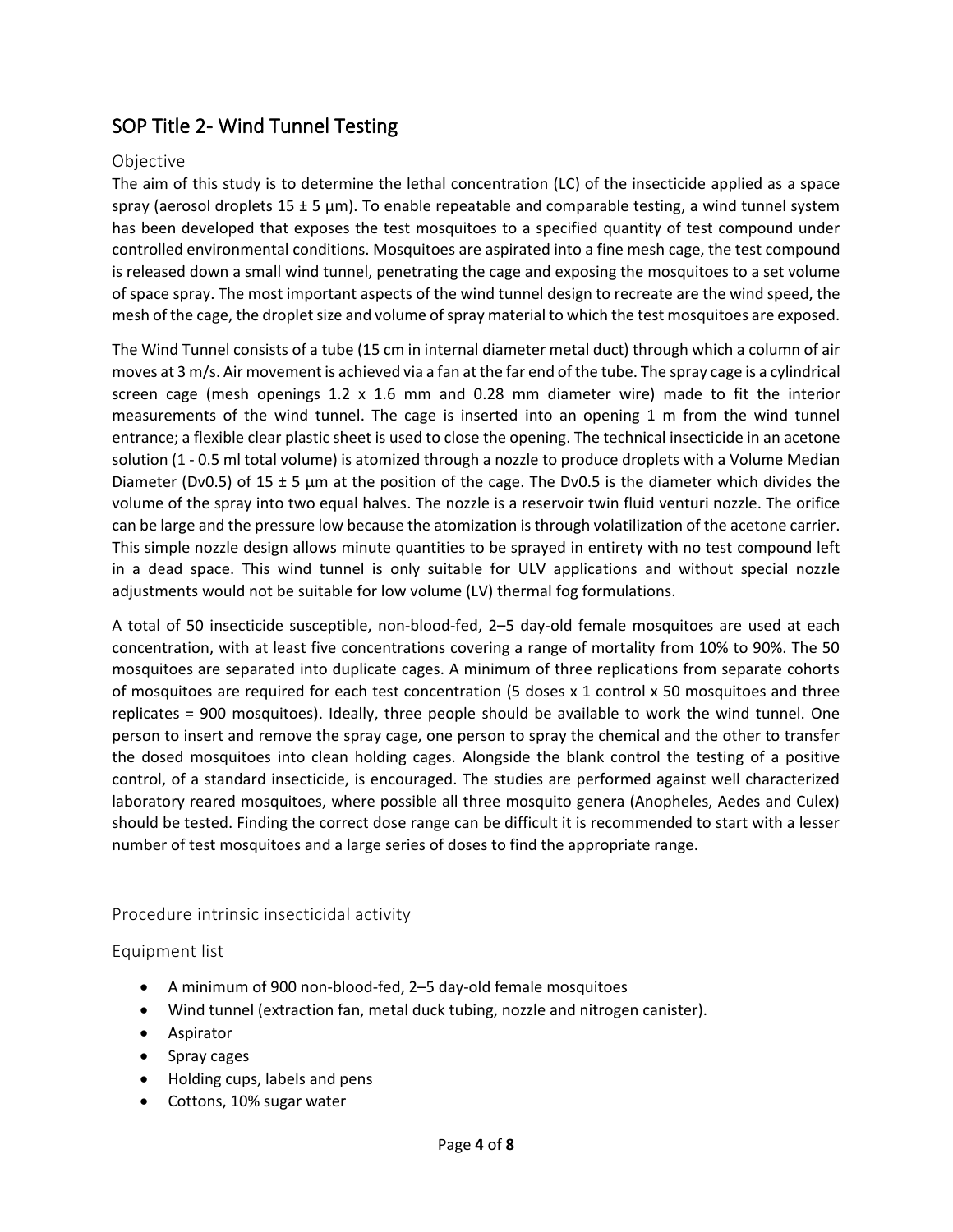- Scales, dilution glass wear,
- Active ingredient and diluent
- Amber vials
- CO<sub>2</sub> a sealed box with a sealed pipe entry from a CO<sub>2</sub> canister or dry ice. A separator in the box provides a uniform distribution of  $CO<sub>2</sub>$  and protection from freezing.
- Gloves, lab coat, protective glasses
- Bench cover
- Biohazard bags and disposal options

#### Preparation of test system

- 1. Aspirate 25 mosquitoes into the spray cage labeled with an appropriate annotation for each experimental compound, dose, species, replicate and sample number. For efficiency sake we let this label follow the mosquitoes from the spray cages to the holding cups, maintaining a precise chain of custody.
- 2. Choose female mosquitoes that are fit, appropriately sized, and able to fly consistently. [Parameters for the assessment of mosquito fitness (weight, wing length) must be defined by each test facility based on their knowledge of the species/strains of mosquito they will use for laboratory studies. These parameters, and the method in which they will be assessed, must be described in a SOP.]
- 3. Put spray cages into humidity and temperature controlled room held at 27 + 2 C temperature and 80 + 10% RH until the test room and materials are prepared.
- 4. An hour before the acclimation period, switch on the humidifier and heater in the wind tunnel room as necessary to  $27 \pm 2^{\circ}$ C and  $75 \pm 10\%$ .

#### *Dilutions*

- 1. Put on lab coat, gloves and protective glasses. If possible work in a fume cupboard, turn on air.
- 2. Prepare the solutions and place each dose in a labeled amber glass container with a chemically resistant lid. Some compounds can be sensitive to light (amber glass) and acetone is highly volatile so the lid reduces evaporative loss of the diluent.
- 3. Only use glass measuring devices and holding jars because most pesticides adsorb to plastics.

#### *Wind Tunnel Operation*

- 1. Transfer mosquitoes to the test room in the spray cages and hold for 1h acclimatization before testing. Acclimation can exceed 1 hour but should not be less than 1 hour. Remove the glucosesoaked cotton wool from the cups 1 hour before exposure.
- 2. Record the temperature, humidity, logger ID number, and time acclimation started on the form.
- 3. Place a clean bench guard on all surfaces, and fix with masking tape
- 4. Put on lab coat, gloves and protective glasses
- 5. Record the temperature, humidity, logger ID number, and time of the exposure period on the form at the beginning and end of the session.
- 6. Begin the tests with the control cage (applying acetone alone) and then with the lowest dose. Proceed with increasing concentrations, following protocol.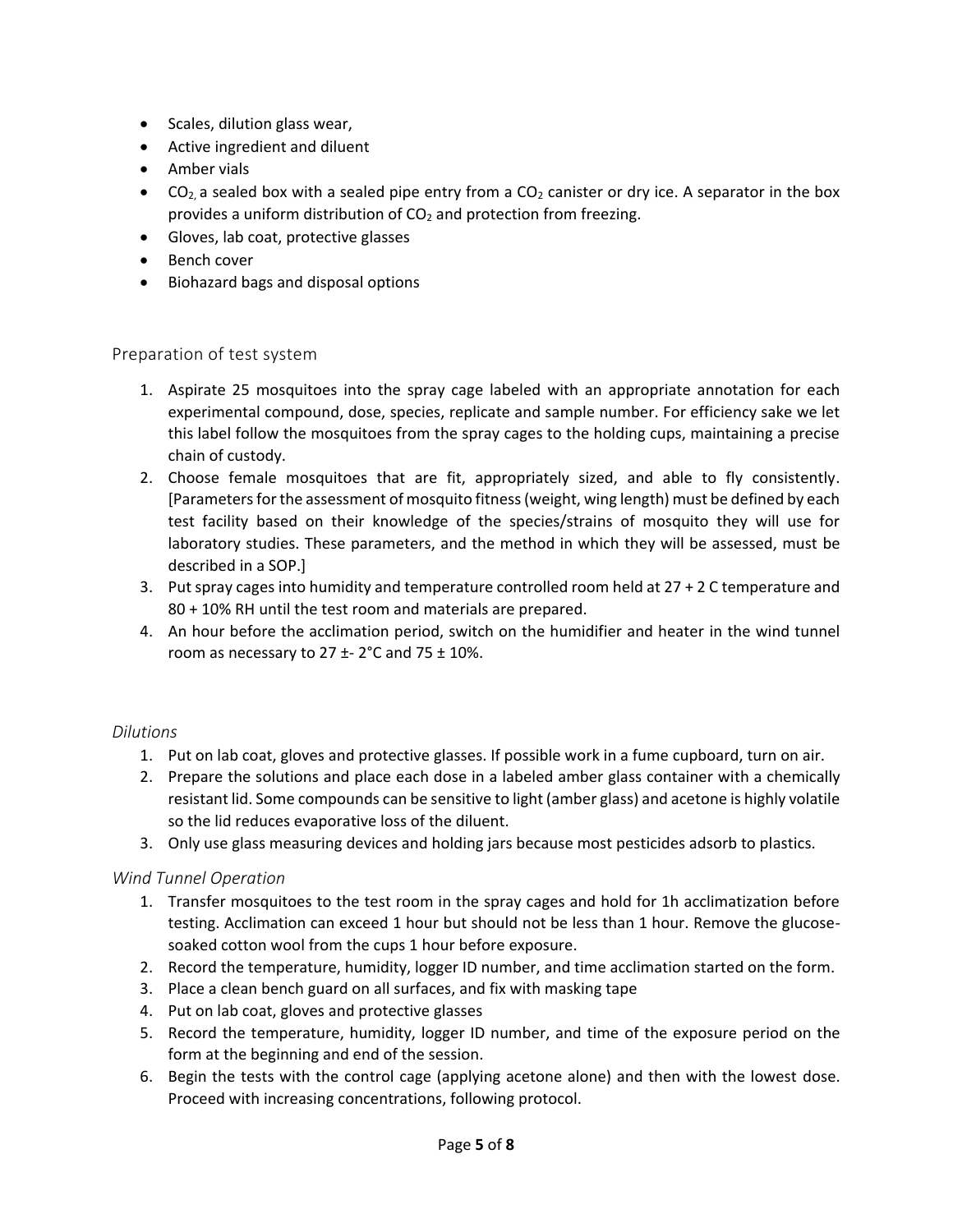- 7. Place the spray cage in the wind tunnel and close the door.
- 8. The wind tunnel employs a twin fluid nozzle- turn the air on. Ensure that the air is flowing through the nozzle before the chemical is added to the gravity feed reservoir.
- 9. Dispense (0.5-1.0 ml) of the test compound into the reservoir and let the chemical atomize and flow down the wind tunnel.
- 10. Leave the spray cage for 5 seconds to ensure the all chemical has cleared the cage.
- 11. Remove the spray cage and take to a clean bench. Lightly anaesthetize mosquitoes with  $CO<sub>2</sub>$ , place in clean holding cups, provide with 10% sugar solution on cotton wool and hold for 24 hours at 27 + 2 C temperature and 80 + 10% RH.
- 12. Clean the nozzle with a 1 ml spray of acetone between each series of concentrations.

#### *Post Exposure*

- 1. Decontaminate all insecticide-contaminated material according to the specific active ingredient decontamination instructions. [Method for decontamination to be described in a separate SOP]
- 2. Store or dispose of the chemicals as per the instructions from the manufacturer. [The method fo the storage and disposal of chemical waste must be described in a separate SOP. This method must conform with national regulations on chemical disposal]
- 3. Dispose of bench guard paper towels and spent pipette tips in a biohazard bag.

#### *Recording knock down and mortality*

- 1. Record knockdown 60 minutes after exposure. A mosquito is classified as knocked down if it cannot stand (e.g. has one or two legs), lies on its back moving legs and wings but is unable to take off, cannot fly in a coordinated manner or takes off briefly but falls immediately.
- 2. Record mortality 24 hours after exposure. A mosquito is classified as dead if it is immobile, cannot stand or shows no signs of life. If control mortality is <10%, the test must be repeated.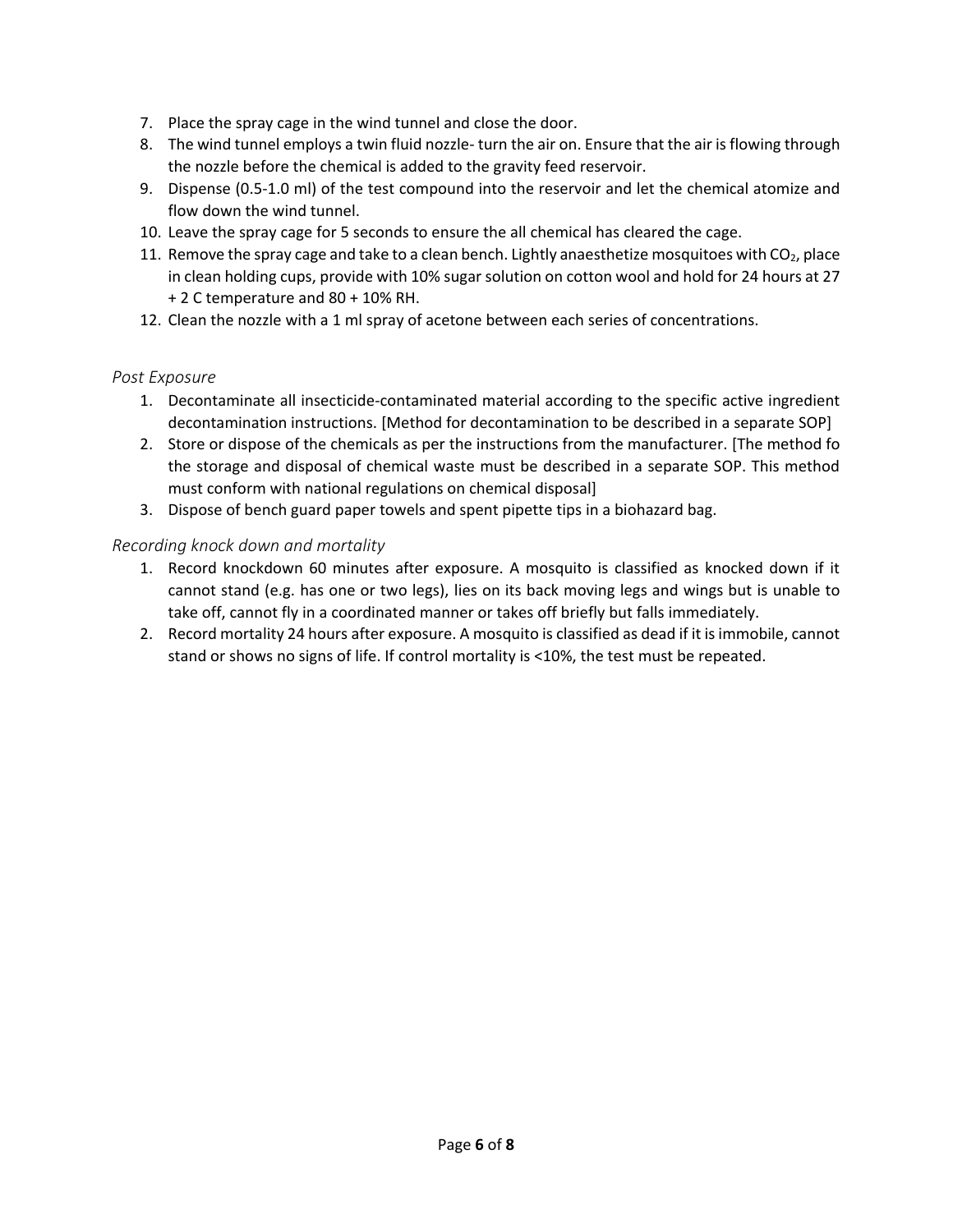

**Figure 1 The chill table with magnifying light paper towel to stop condensation and prevent contamination of the table top, the micro pipettes and forceps for application of the compound and manipulation of the test mosquitoes**

| 36                     | 1250                        | $-25 -$                  | 36                          | 14                          | $\mathbb{M}$              | 1961          | $-16$                  | 92                | P.                   |
|------------------------|-----------------------------|--------------------------|-----------------------------|-----------------------------|---------------------------|---------------|------------------------|-------------------|----------------------|
| 36                     |                             | -26                      | $25 -$                      | 30, 41<br><b>SER</b>        |                           |               |                        | ×                 | $\mathbb{R}^2$       |
| 36                     | 20                          | -26                      | $\frac{1}{\sigma}$          | $\mathcal{M}$               | 話                         | 64            | $\mathcal{M}_{\rm{c}}$ | <b>STA</b>        | œ<br><b>CONTRACT</b> |
| $\sim$                 | 86                          | $\mathcal{M}_0$          | $\mathbb{X}$                | $\frac{\Delta E}{\Delta E}$ | $\mathbb{R}$              | 迳             | $\mathbb{R}^2$         | <b>A</b>          | DA.<br>œ             |
| 24                     | СC.                         | 24                       | 26                          | $\mathcal{R}$               | $\mathcal{M}$             | $\frac{1}{2}$ | P.                     | 10                | <b>Sec.</b>          |
| a.                     | 20                          | $\mathbb{R}$             | X.                          | $\frac{1}{2}$<br>$\infty$   | $\mathbb{Z}^2$<br>$^{26}$ | ×<br>嚣        | 88<br>苯                | <b>DOM:</b><br>25 | 1999<br>$-11$        |
| T.                     | 25.<br>×                    | $\times$<br>$\mathbf{x}$ | 30<br>$\sim$                | -28                         | $\mathbb{M}_+$            | 兴             | $\propto$              | 寰                 | - 22                 |
| $\boldsymbol{\%}$<br>奴 | $\mathbf{X}$                | $\Sigma$                 | $\mathcal{M}$               | $\chi^{\rm c}_{\rm A}$      | 22                        | $\mathbb{M}$  |                        | 冕                 | - 25                 |
| $\mathbb{M}$           | $\mathcal{C}_{\mathcal{C}}$ | $\mathbb{N}$             | $\mathcal{G}_{\mathcal{L}}$ | $\sim$<br>$\mathbb{M}$      | 20%                       | $\times$      |                        | 73                | - 24                 |
| $\mathbb{M}$<br>×      | $\mathcal{L}$               | ă                        | $\mathbb{R}$                | ×                           | $\infty$                  | 摆             | $\mathcal{M}$          | 92                | - 16                 |
| $\bowtie$              | $\mathcal{N}_\mathrm{c}$    | $\frac{1}{\sqrt{2}}$     | $\mathcal{U}_\mathrm{c}$    | 兴                           | $>2$                      | $\mathcal{H}$ | $\rightarrow$          |                   |                      |

**Figure 2 Cooler separator to prevent the mosquitoes from freezing from direct contact with dry ice and aids uniform distribution of the CO2**